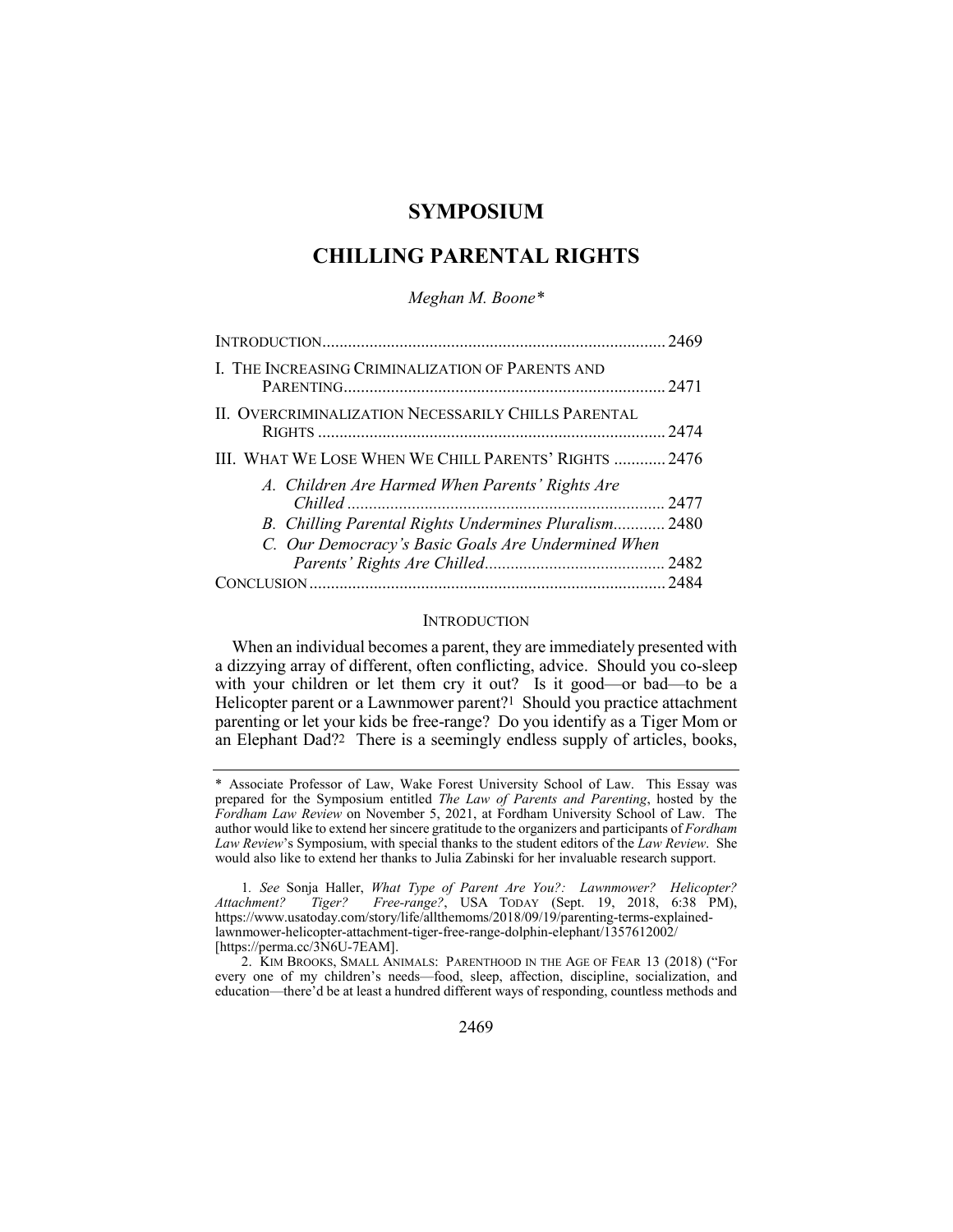podcasts, and blogs devoted to trying to ascertain the "best" parenting style. Of course, this wealth of information represents an underlying motivation that is essentially positive: the desire to effectively perform the important task of parenting. Indeed, across multiple group demographics, people consistently list family and children as the most important and meaningful things in their lives.3 So, it is no surprise that a huge industry has developed from this desire to parent our children in a way that hopefully ensures the positive outcomes we seek. But the quantity and breadth of information also reveals that there is still a great deal of *uncertainty* regarding many of the choices that parents face. It reflects the truism that despite millennia of debating the topic of parenting (and testing out our theories on each new generation),4 we have yet to reach a consensus on the best way to raise a child.

Despite this clear *lack* of consensus as to what constitutes ideal parenting, state actors have increasingly intervened in families when they feel that a particular parenting choice is wrong. These interventions increasingly occur through the use of criminal law and punishment.5 This criminalization extends beyond prosecutions for what would traditionally be considered abuse or neglect to a wide range of parenting choices that do not rise to this level. Although many scholars have critiqued this criminalization of parenting, the focus of these critiques has centered on the harm to the families that are actually criminalized and on how a disproportionate burden of this harm is borne by racial minorities and other marginalized groups.<sup>6</sup> To the extent that scholars have noted that this criminalization results in harm to society more generally, these critiques have been periphery.

approaches for nurturing these little people I loved so deeply. And for every choice that needed making, for every path not taken, I'd feel a tiny tinge of fear, a ripple of anxiety passing through me about the infinite ways it seemed possible to mess up.").

<sup>3</sup>*.* PEW RSCH. CTR., WHERE AMERICANS FIND MEANING IN LIFE (2018), https://www.pewforum.org/2018/11/20/where-americans-find-meaning-in-life/

<sup>[</sup>https://perma.cc/H2RU-ECJ3] ("Americans are most likely to mention family when asked what makes life meaningful in the open-ended question, and they are most likely to report that they find 'a great deal' of meaning in spending time with family in the closed-ended question.").

<sup>4.</sup> Jessica Grose, *A Brief History of Questionable Parenting Advice*, N.Y. TIMES (Oct. 21, 2020), https://www.nytimes.com/2020/10/21/parenting/vintage-parenting-advicearchives.html [https://perma.cc/AD42-66D8] (noting both the long history of parenting advice and its sometimes wildly divergent prescriptions for successful parenting).

<sup>5.</sup> David Michael Jaros, *Unfettered Discretion: Criminal Orders of Protection and Their Impact on Parent Defendants*, 85 IND. L.J. 1445, 1447 (2010) ("The last two decades have witnessed an astonishing increase in the use of the criminal justice system to police neglectful parents.").

<sup>6</sup>*. See id.* at 1462–63 (collecting scholarship on the disproportionate harm of criminalization on women, particularly poor women and women of color); Kathryn Joyce, *The Crime of Parenting While Poor*, NEW REPUBLIC (Feb. 25, 2019), https://newrepublic.com/ article/153062/crime-parenting-poor-new-york-city-child-welfare-agency-reform

<sup>[</sup>https://perma.cc/8JAP-7HNW] ("[W]hile serious child abuse does occur, it's rare, and many issues that fall under the broad umbrella of 'neglect' . . . are simply the everyday struggles of low-income families.").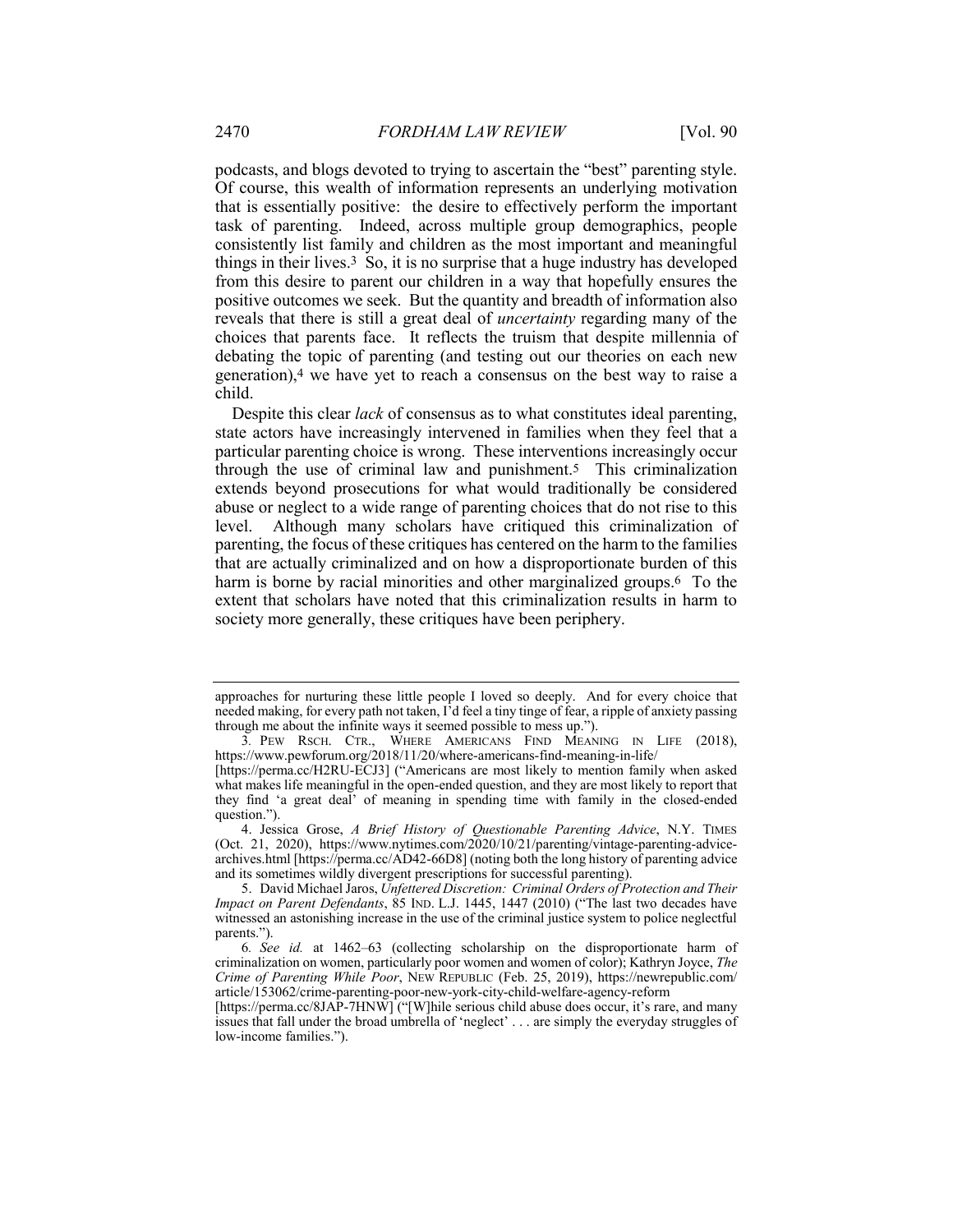This Essay focuses squarely on the threat of harm that the criminalization of parenting creates for parents regardless of whether there is a reasonable chance that they will individually face criminal prosecution. It does so by drawing not only on the literature and precedent surrounding the constitutional right to parent, but also on the literature and precedent regarding the "chilling" of other constitutional rights, such as the freedom of speech and association.7 By drawing parallels between the long-articulated risks associated with the chilling of rights in these latter contexts, the potential for real harm that accompanies the chilling of parental rights can be better understood. And when these harms are fully articulated and appreciated, it becomes clear that the current trend toward criminalizing parenting should concern us all.

Part I of this Essay charts the increased use of criminal law to regulate parenting. Part II applies the precedent surrounding the chilling of other types of constitutional rights to parental rights. Part III details how this chilling of parental rights is bad for children, dangerous to our pluralistic ideals, and contrary to the purpose of our democratic system.

#### I. THE INCREASING CRIMINALIZATION OF PARENTS AND PARENTING

One could not be faulted for assuming that modern parents are not doing a great job. A brief scan of the headlines of local newspapers over the last several years reveals many instances of state intervention due to a parent's allegedly criminal parenting choices.8 But, upon closer inspection, these headlines often do not reflect an increase in abusive or neglectful parenting, but rather an increase in state intervention as a result of more mundane parenting choices. In recent years, parents have been criminally prosecuted for leaving their children with caretakers or family members, including the children's own teenage siblings, whose care the state deems insufficient.9 They have been prosecuted for homeschooling their children,<sup>10</sup> breastfeeding

<sup>7</sup>*. See, e.g.*, Laird v. Tatum, 408 U.S. 1, 11 (1972); Keyishian v. Bd. of Regents of the Univ. of the State of N.Y., 385 U.S. 589, 604 (1967).

<sup>8.</sup> David Pimentel, *Protecting the Free-Range Kid: Recalibrating Parents' Rights and the Best Interest of the Child*, 38 CARDOZO L. REV. 1, 4 (2016) ("The spate of news items suggests a trend toward enhanced, arguably invasive, scrutiny of parents, with the state second-guessing the parenting decisions they make, and intervening whenever they disagree with the parents' judgment call.").

<sup>9</sup>*. See* Chenue Her, *Single Mom Faces Reckless Conduct Charges After Struggling to Find Childcare During Pandemic*, 11 ALIVE (June 9, 2021, 10:04 PM), https://www.11alive.com/article/news/local/single-mother-wants-charge-dropped-aftertoddler-wanders-into-neighbors-house/85-fbbd3259-d39c-4886-8ddf-c391d3670bd5 [https://perma.cc/ALB3-99Y9].

<sup>10</sup>*. See* Hannah Buehler, *Was Buffalo Mom Jailed over Homeschooling Decision?*, WKBW BUFFALO (Feb. 8, 2017, 9:44 PM), https://www.wkbw.com/news/was-buffalo-momjailed-over-homeschooling-decision [https://perma.cc/Z5XP-GRDW].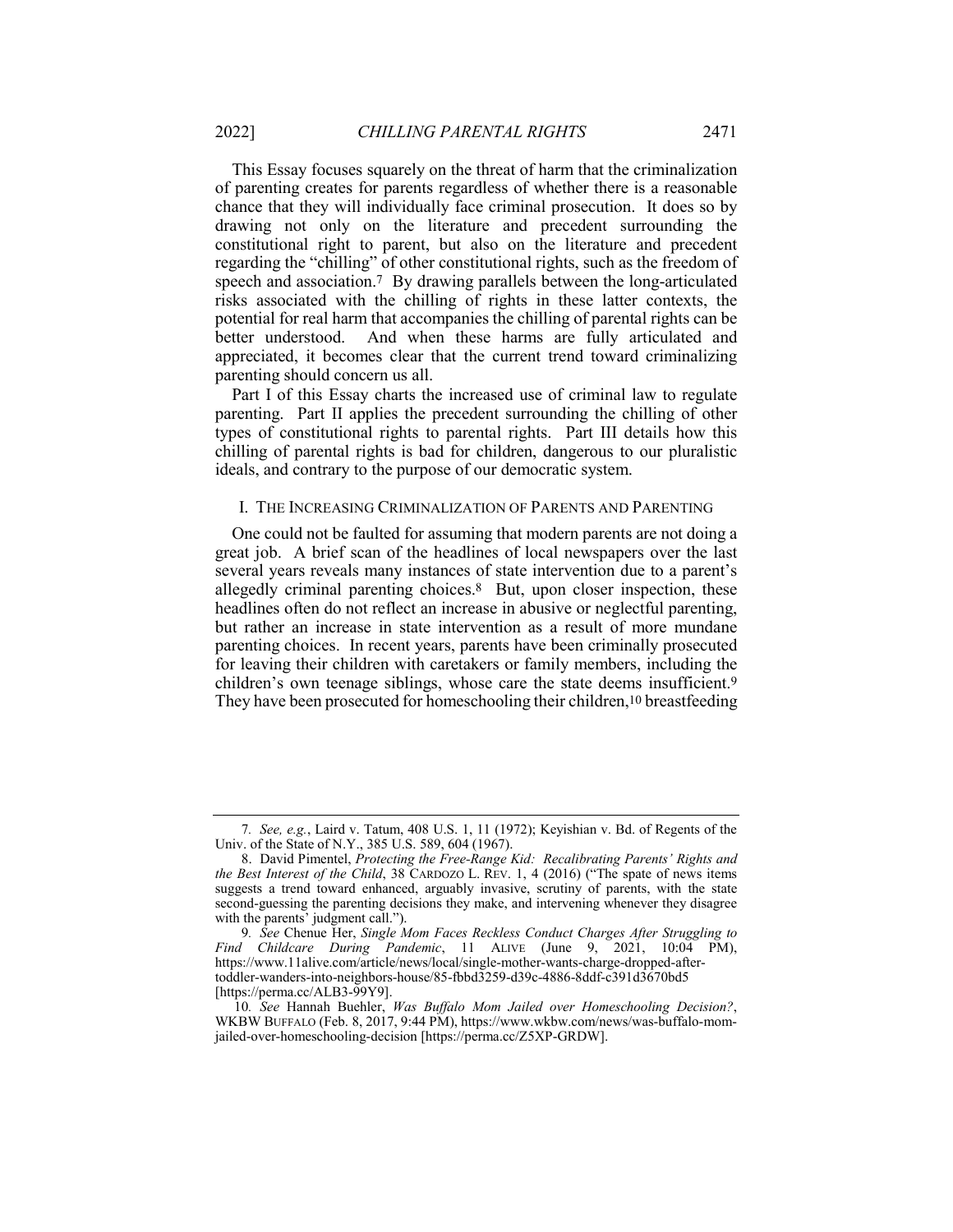their children,11 taking pictures of their children in the bathtub,12 or allowing their children to get sunburned.13

So-called "free-range" parenting cases are being prosecuted all over the United States. In South Carolina, Debra Harrell let her nine-year-old daughter play at the park while she went to work.14 Parents in the neighborhood say that it is common for children to play at the park without their parents.15 Nonetheless, Ms. Harrell was charged with felony child neglect and faced up to ten years in prison.16 In Florida, Nicole Gainey was arrested for felony child neglect after she let her seven-year-old son walk to a park less than half a mile away.17 She faced a \$5000 fine and up to five years in jail.18 In Texas, Laura Browder left her children at a food court in the mall where she was interviewing for a job.19 She could see the children throughout the fifteen-minute interview, but she was still charged with child abandonment.20

The stories become even more bizarre. In South Carolina, Shannon Cooper was attending her daughter's high school graduation when she was arrested because she was cheering and screaming too loudly in support of her

13*. See* Michael Winter, *N.J. "Tanning Mom" Cleared of Child Endangerment*, USA TODAY (Feb. 26, 2013, 5:44 PM), https://www.usatoday.com/story/news/nation/2013/02/26/ new-jersey-tanning-mom-charges-dismissed/1949749/ [https://perma.cc/D72P-3SRT].

14*. See S.C. Mom's Arrest over Daughter Alone in Park Sparks Debate*, CBS NEWS (July 28, 2014, 8:01 PM), https://www.cbsnews.com/news/south-carolina-moms-arrest-overdaughter-alone-in-park-sparks-debate/ [https://perma.cc/P4WX-53GJ].

15*. See id.*

16*. See id.*

17*. See* Caitlin Schmidt, *Florida Mom Arrested After Letting 7-Year-Old Walk to the Park Alone*, CNN (Aug. 1, 2014, 7:43 AM), https://www.cnn.com/2014/07/31/living/florida-momarrested-son-park/index.html [https://perma.cc/5XTU-AYJG].

18*. See* Lenore Skenazy, *This Mom Beat Ridiculous "Child Neglect" Charges, but Life Is Still Tough*, REASON (Mar. 20, 2015, 12:45 PM), https://reason.com/2015/03/20/this-mombeat-the-ridiculous-child-negle/ [https://perma.cc/DTQ6-JWPE].

19*. See* Christopher Brennan, *Mother of Two Charged with Abandoning Kids in Mall Food Court During Job Interview Despite Saying That She Could See Them the Entire Time*, DAILY MAIL (July 20, 2015, 2:03 AM), https://www.dailymail.co.uk/news/article-3167849/ Mother-two-charged-abandoning-kids-mall-food-court-job-interview-despite-saying-entiretime.html [https://perma.cc/F5EJ-X5E6].

20*. See id.*

<sup>11</sup>*. See* Tara Culp-Ressler, *Arkansas Mother Thrown in Jail for Breastfeeding While Drinking a Beer*, THINKPROGRESS (Mar. 27, 2014, 5:47 PM), https://archive.thinkprogress.org/arkansas-mother-thrown-in-jail-for-breastfeeding-whiledrinking-a-beer-13fee2d00b2c/ [https://perma.cc/X94Y-VHKR]; Michael Smith, *Woman Arrested for Breastfeeding at Walmart*, EMPIRE NEWS (Aug. 27, 2014), https://empirenews.net/woman-arrested-for-breastfeeding-at-wal-mart/ [https://perma.cc/2DPD-6HKN].

<sup>12</sup>*. See* Dan Przygoda, *Couple Sues Walmart for Calling Cops over Bath Time Photos*, ABC NEWS (Sept. 20, 2009, 8:49 AM), https://abcnews.go.com/GMA/Weekend/parents-suewal-mart-children-bath-time-photos/story?id=8622696 [https://perma.cc/MXX6-3NX5]; *see also* Eli Saslow, *Allegation Ends Coach's Career*, ESPN (May 25, 2013), https://www.espn.com/espn/otl/story/\_/id/9308806/minnesota-state-mankato-coach-todd-<br>hoffner-career-was-ruined-child-porn-allegation-espn-magazine [https://perma.cc/QBT4hoffner-career-was-ruined-child-porn-allegation-espn-magazine XYZP].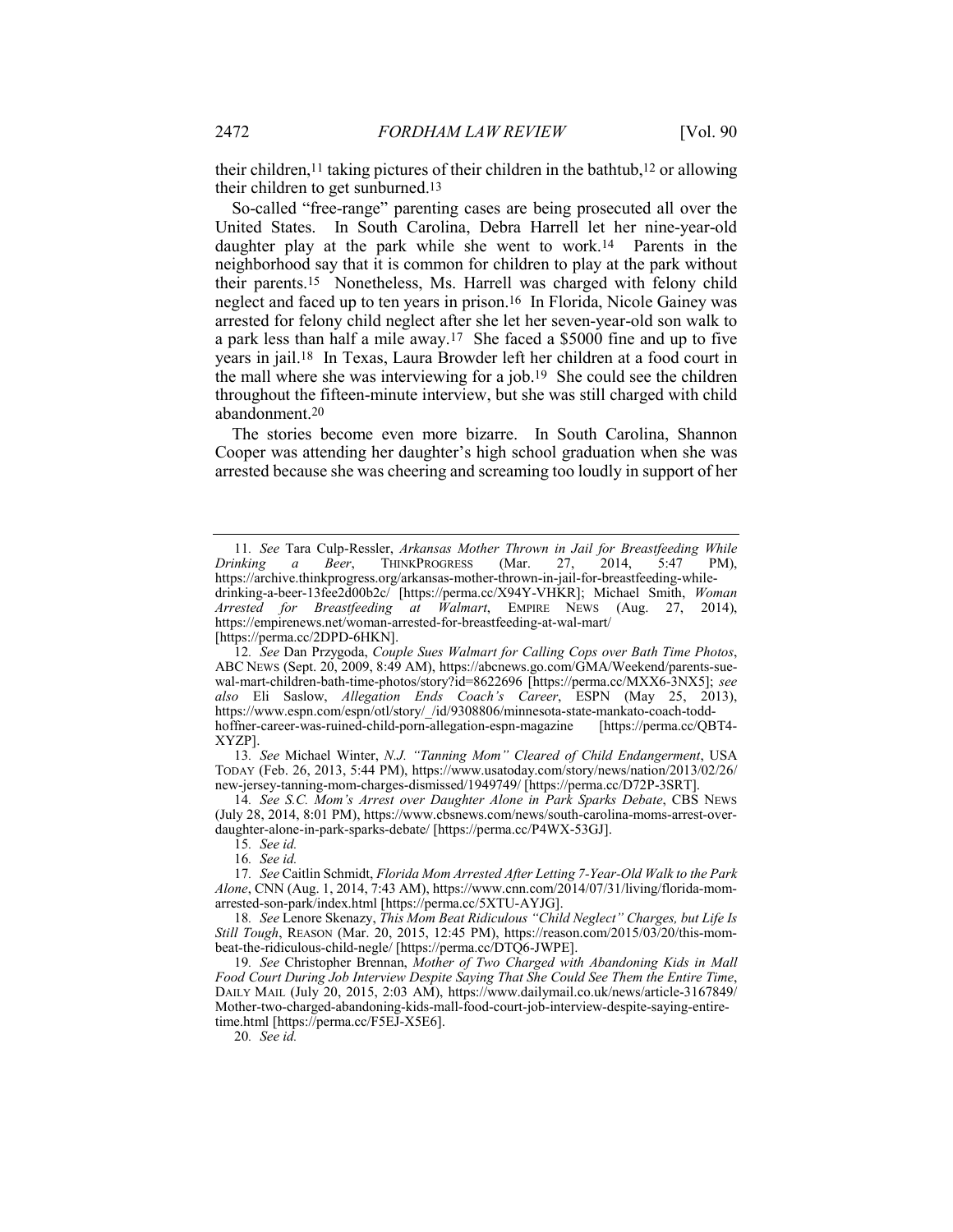child.21 In Ohio, Jeffrey Williamson was arrested on child endangerment charges when his son skipped church.22 Danielle Wolfe was shopping with her family when her husband threw a frozen pizza on top of the bread in their shopping cart; when she allegedly told her husband to "stop squishing the f\*\*\*\*\*\* bread" in the presence of their children, she was charged with disorderly conduct.23

In Utah, Tillie Buchanan was charged with three counts of criminal lewdness when her stepchildren happened to walk in on her and her husband topless.24 They had removed their itchy shirts after a long day of working in the hot garage.25 Utah's lewdness law prohibits showing the lower section of the female breast to children in a manner that would shock the child.26 So, despite the fact that Mrs. Buchanan was in her own, private home, with only her own family, the state marshaled its resources to "protect" her stepchildren from her allegedly "criminal" choice.27

In some respects, these cases are outliers—most parents do not face this type of criminal prosecution. But these examples, and many others like them, represent a troubling increase in the tendency to criminalize parents and parenting.28 This increasing criminalization reflects the larger tendency to reach for criminal law, as opposed to less punitive approaches, any time a

<sup>21</sup>*. See Shannon Cooper Said S.C. Police Arrested Her for Cheering During Her Daughter's Graduation*, CBS NEWS (June 6, 2012, 11:23 AM), https://www.cbsnews.com/ news/shannon-cooper-said-sc-police-arrested-her-for-cheering-during-her-daughtersgraduation/ [https://perma.cc/JE83-DEPM].

<sup>22</sup>*. See* Jordan Richardson, *Son Skips Church, Father Arrested for Child Endangerment*, DAILY SIGNAL (July 7, 2014), https://www.dailysignal.com/2014/07/07/son-skips-churchfather-arrested-child-endangerment/ [https://perma.cc/9LHJ-RXBS].

<sup>23.</sup> Philip Caulfield, *S.C. Woman Arrested for Cursing in Front of Kids—and Later Receives Apology*, N.Y. DAILY NEWS (Aug. 15, 2014, 12:59 PM), https://www.nydailynews.com/news/national/s-woman-arrested-cursing-front-kids-recievesapology-article-1.1904846 [https://perma.cc/2XDL-8L9K].

<sup>24</sup>*. See* Jessica Miller, *This Utah Woman Was Charged for Being Topless in Her Own Home. Now, She's Arguing That the Lewdness Law Is Unconstitutional.*, SALT LAKE TRIB. (Sept. 30, 2019, 4:10 PM), https://www.sltrib.com/news/2019/09/30/this-utah-woman-was/ [https://perma.cc/S9PA-8ZK4].

<sup>25</sup>*. See id.*

<sup>26.</sup> Abigail Weinberg, *A Utah Woman Was Charged for Going Topless in Her Own Home. Her Legal Case Is Not Going Great.*, MOTHER JONES (Jan. 22, 2020), https://www.motherjones.com/politics/2020/01/utah-lewd-law-tilli-buchanan-topless-ownhome-criminal-charges/ [https://perma.cc/5FGX-LAMZ].

<sup>27.</sup> This story—and the ones that precede it—also reflect the stretched interpretations of criminal law that are sometimes utilized to criminalize parental choice. *See* BROOKS, *supra* note 2, at 123–24 (describing her own criminal charge for "[c]ontributing to the delinquency of a minor" for leaving her son unsupervised in a car and the experiences of many other women she spoke with who had "been charged with half a dozen different crimes for similar acts, everything from felony child neglect to misdemeanor child endangerment").

<sup>28.</sup> This criminalization can, in turn, affect their parental rights, as states increasingly use parents' criminal convictions as a reason to deny or restrict their custody rights. *See, e.g.*, Sarah Katz, *Parental Criminal Convictions and the Best Interests of the Child*, 90 PA. BAR ASS'N Q. 27 (2019) (detailing how Pennsylvania utilizes the existence of a criminal conviction for a wide variety of crimes as the basis for a presumption against awarding custody).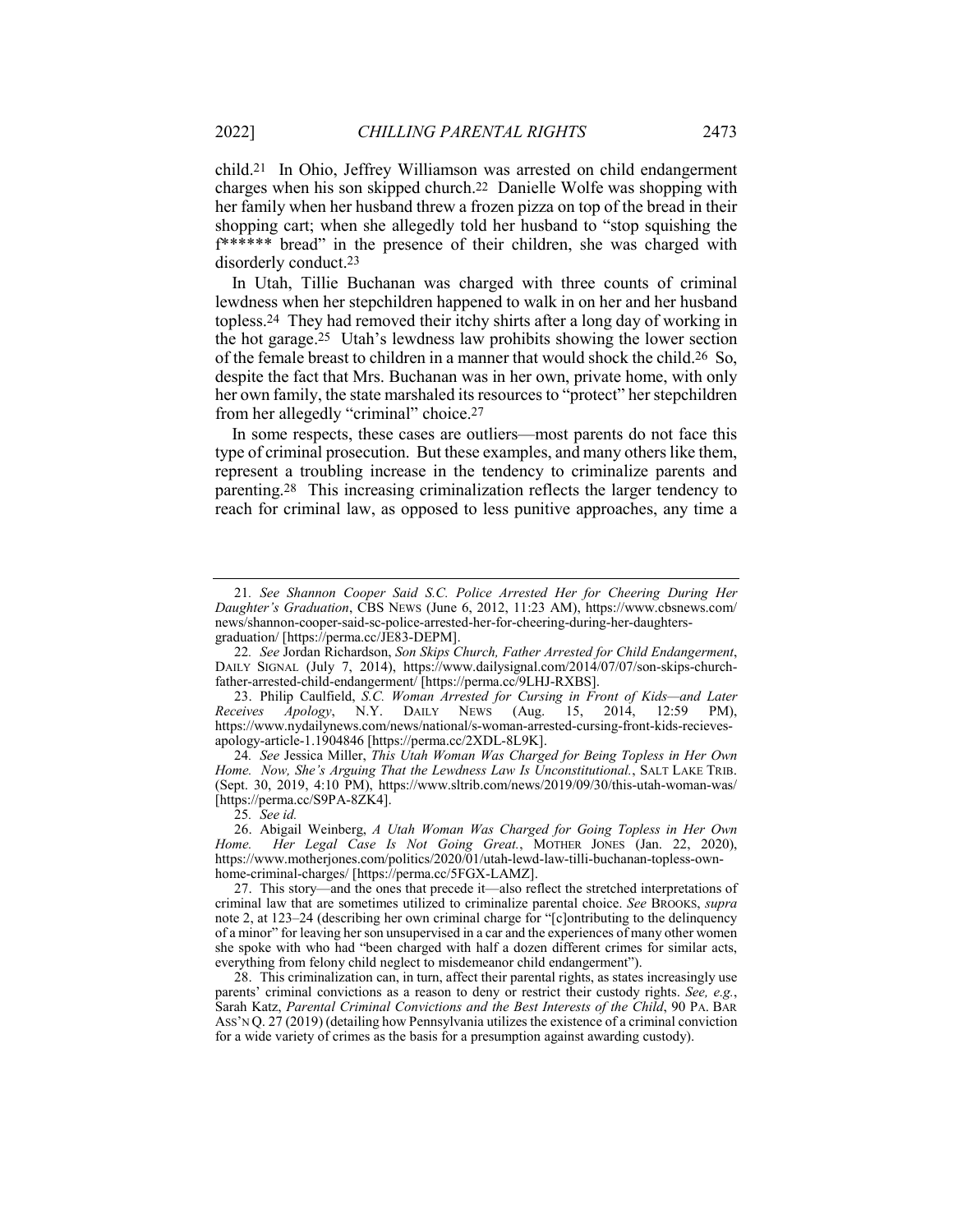social ill presents itself.29 It also, as many scholars correctly point out, affects already marginalized and overpoliced communities disproportionately, unfairly burdening parents of color, poor parents, and disabled parents.30 There is also a gendered element to these prosecutions. It is perhaps not surprising that the majority of defendants in these cases are women, reflecting both the disproportionate share of parenting that women perform and the more stringent set of societal expectations placed on mothers than on fathers.31 But these cases also reflect the modern truism that—almost whatever choice parents make—they are often met with an unforgiving and judgmental response.32

#### II. OVERCRIMINALIZATION NECESSARILY CHILLS PARENTAL RIGHTS

The harm that results from the overcriminalization of parenting is not limited, however, to the racial and gender inequities that often accompany the turn toward criminal law. Overcriminalization affects parents of all backgrounds and identities, even if they never interact with the criminal justice system. And that is because the criminalization of parenting unavoidably results in the chilling of parental rights.<sup>33</sup> The uncertainty that cases like those detailed above inject into the popular discourse about parenting—What is good parenting? What is *criminal* parenting? parenting—What is good parenting? undoubtedly changes behavior, even for parents who will never face criminal prosecution.34 In the face of uncertainty regarding whether a particular action could possibly expose them to criminal liability,35 many parents will

32*. See* Pimentel, *supra* note 8, at 12 ("Human weakness, even human frailty, can be forgiven in almost every endeavor, it would appear, *except* parenting which, ironically, may be the most difficult thing most people will do in their lives.").

<sup>29.</sup> William J. Stuntz, *The Pathological Politics of Criminal Law*, 100 MICH. L. REV. 505, 509 (2001) ("How did criminal law come to be a one-way ratchet that makes an ever larger slice of the population felons, and that turns real felons into felons several times over?").

<sup>30</sup>*. See supra* note 6.

<sup>31</sup>*. See generally* BROOKS, *supra* note 2, at 74 (describing the disproportionate number of women who are criminalized for parenting choices); Jane H. Aiken, *Motherhood as Misogyny*, *in* WOMEN & L. 19, 29 (2020) (noting that although failure-to-protect statutes are written in gender-neutral terms, it is almost exclusively mothers who are prosecuted under them); Naomi Cahn, *Policing Women: Moral Arguments and the Dilemmas of Criminalization*, 49 DEPAUL L. REV. 817, 818 (2000) (describing the disproportionate impact on women on criminalizing child neglect); Dara E. Purvis, *The Rules of Maternity*, 84 TENN. L. REV. 367, 440 (2017) (describing a "regulated and policed motherhood, corralled from all sides into an ideal of mothering that may not exist in reality").

<sup>33</sup>*. Id.* at 5 ("The existing case law suggests that the enforcement of overprotective parenting norms in society is, at worst, a gross violation of the constitutional rights of parents, and at best, a severe chilling of those rights.").

<sup>34</sup>*. Id.* at 20 ("The impact is not limited to that family. Neighbors, onlookers, and anyone who has learned of the story in the media may be similarly intimidated, profoundly chilling the exercise of the parents' constitutional rights.").

<sup>35.</sup> Part of the reason for this uncertainty is that a lot of discretion to determine what actions constitute criminal parenting is given to individuals who do not necessarily have the appropriate training to make such determinations. *See* BROOKS, *supra* note 2, at 152–53 ("The caseworkers at protection agencies aren't licensed social workers. They often have minimal training. Police certainly aren't experts on parenting or childcare. So basically we, as a society, have entrusted people who have no real training or serious knowledge about children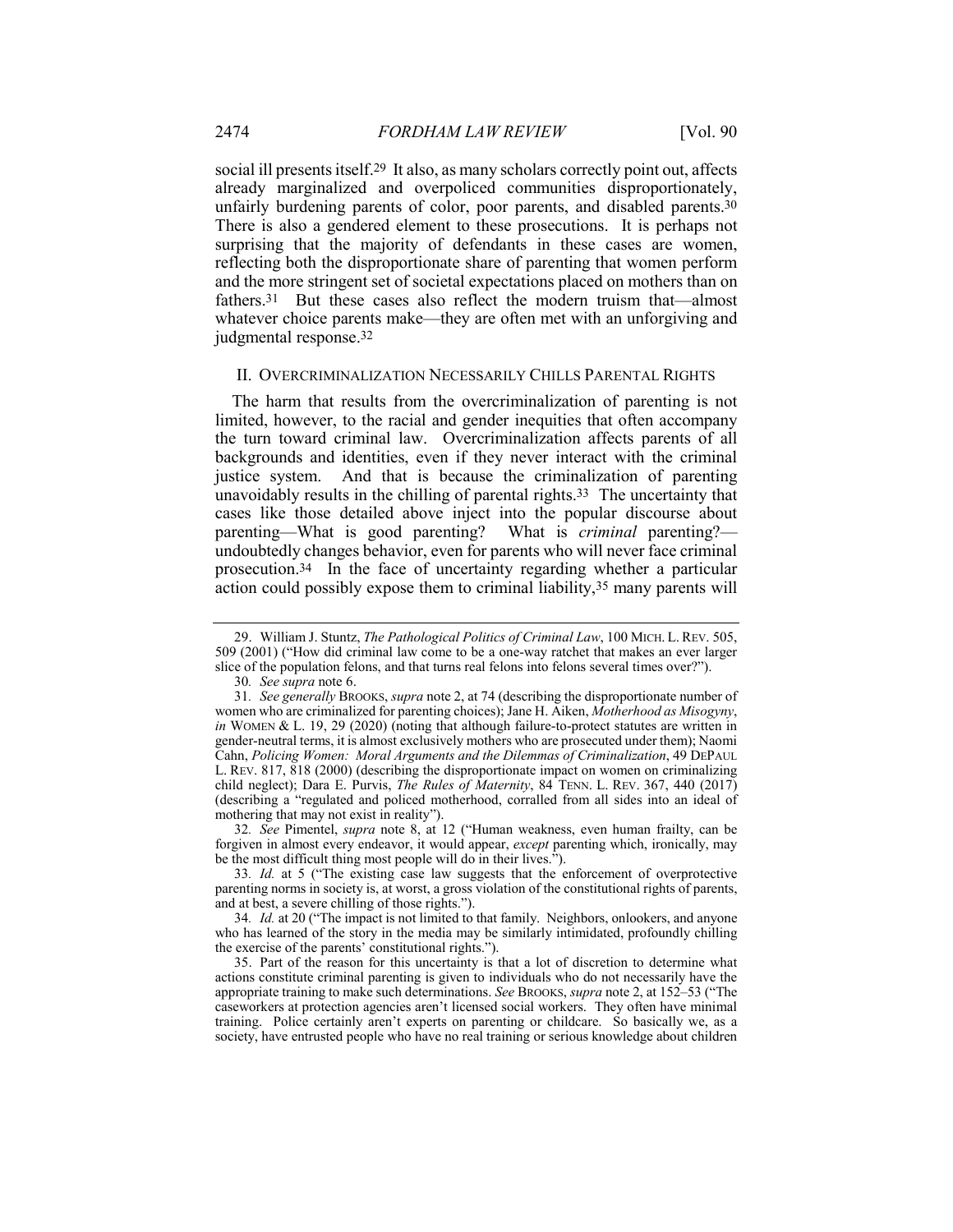reasonably err on the side of not taking such action.36 This is true whether the parent believes the action is *harmful* or *helpful* to the task of raising their child.

Substantive due process precedent is clear that the right to the care, custody, and control of one's own children is a fundamental constitutional right.37 The right to make parenting decisions was foundational to the development of the modern canon of substantive due process cases.38 But if the exercise of a fundamental right is sufficiently chilled—in other words, if the exercise of the right feels tenuous, risky, and fraught, and if we change our behavior in ways that we do not want to and should not have to—then, even if the technical right persists, it has become a nullity.

For decades, jurists have grappled with these questions in the freedom of speech context. The U.S. Supreme Court has recognized that government regulations that have a chilling effect on the exercise of First Amendment free speech rights can be tantamount to constitutional violations.39 To determine whether a government action results in the chilling of free speech rights, courts will inquire whether a person of "ordinary firmness" would be deterred from exercising free speech rights in light of that state action.<sup>40</sup> It is clear that an arrest itself is not required for a finding that free speech rights have been impermissibly chilled; only a "realistic threat of arrest" is necessary.41 There is no reason to believe that a "realistic threat of arrest" in the context of parental rights would be any less chilling than in the speech context. In fact, as the threat of arrest for parents is often coupled with the threat of the temporary or permanent removal of children, it is not hard to see how state action that creates a reasonable chance of criminal liability would result in an even more aggressive chilling of rights.42

There is a distinction between the state compelling certain choices through incentivizing or disincentivizing certain behavior—even when done with the heavy hand of government benefits—and actually criminalizing a choice

and families with critical issues involving children. And they are making decisions about who gets to be a parent and who gets to raise their children . . . and whether you'll be labeled a child-abuser and unable to work." (quoting Diane Redleaf, founder and director of the Family Defense Center)).

<sup>36</sup>*. Cf.* Farkas v. Barry, 335 F. Supp. 681, 683 (E.D.N.Y. 1972) (noting that "'bad faith' arrests in the past which are still threatened in the future . . . chill plaintiffs' constitutional rights").

<sup>37.</sup> Santosky v. Kramer, 455 U.S. 745, 753 (1982) (recognizing "[t]he fundamental liberty interest of natural parents in the care, custody, and management of their child").

<sup>38</sup>*. See* Troxel v. Granville, 530 U.S. 57, 65 (2000) ("The liberty interest at issue in this case—the interest of parents in the care, custody, and control of their children—is perhaps the oldest of the fundamental liberty interests recognized by this Court.").

<sup>39</sup>*. See* Laird v. Tatum, 408 U.S. 1, 11 (1972).

<sup>40.</sup> Garcia v. City of Trenton, 348 F.3d 726, 729 (8th Cir. 2003).

<sup>41.</sup> Hodgkins v. Peterson, 355 F.3d 1048, 1056 (7th Cir. 2004).

<sup>42</sup>*. See* Pimentel, *supra* note 8, at 19 ("Typically, when parents are reported and either law enforcement or CPS arrives to assess the situation, the parents are likely to be afraid, desperately afraid, of one thing: having their children taken away from them.").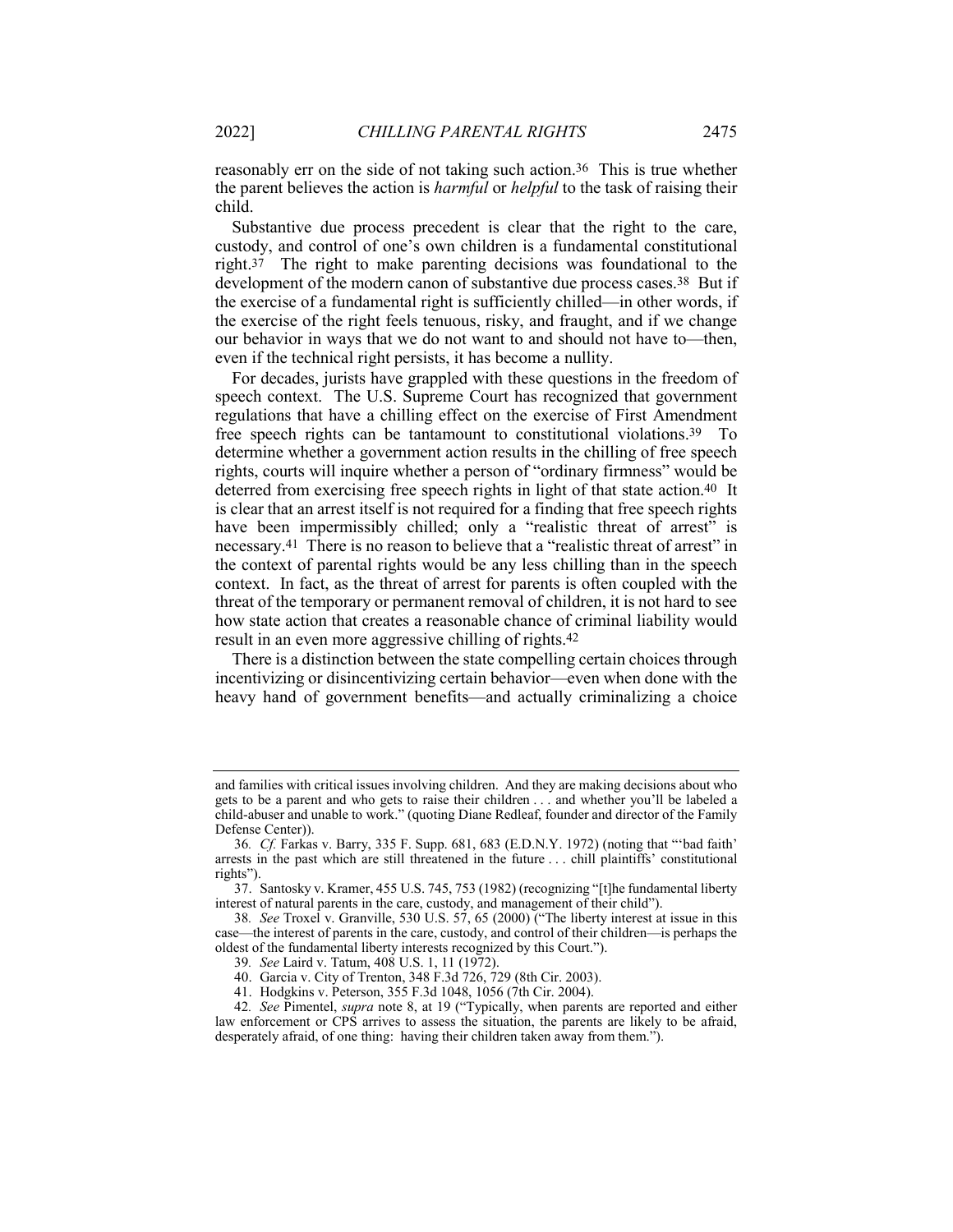different from the one a particular government official might make.<sup>43</sup> Conditioning public school attendance on vaccination<sup>44</sup> or conditioning the receipt of additional food aid on breastfeeding45 are certainly assertions of state power that will likely have an effect on parental choices. But to *criminalize* parents who choose not to vaccinate or breastfeed would reflect an entirely different level of state coercion. Criminal law carries with it not only more extreme potential punishment but also the specter of moral disapproval.46 This level of coercion results in a much more realistic threat of chilling behavior that is *not* criminal, as parents seek to avoid actions that carry even the slightest chance of being perceived as criminal.

#### III. WHAT WE LOSE WHEN WE CHILL PARENTS' RIGHTS

In the freedom of speech context, the risks of too much state intervention are apparent. If the state aggressively restricts speech, we cannot criticize those in power nor have a robust debate concerning alternative approaches.47 Therefore, the undue restriction of speech represents a risk to the very survival of our democracy.<sup>48</sup> Narrow tailoring is crucial where First

44*. See* CTRS. FOR DISEASE CONTROL & PREVENTION, STATE SCHOOL IMMUNIZATION REQUIREMENTS AND VACCINE EXEMPTION LAWS (2022), https://www.cdc.gov/phlp/docs/ school-vaccinations.pdf [https://perma.cc/DJT7-5AUP].

45*. See* D.C. DEPT. OF HEALTH, WIC FOOD PACKAGES FOR MOMS, https://doh.dc.gov/sites/default/files/dc/sites/doh/publication/attachments/Wic\_Food\_Packag es For Moms\_Babies\_English.pdf [https://perma.cc/XJQ7-ESSL] (noting the extra food benefits to exclusively or mostly breastfeeding moms, including an additional six months of WIC support).

48*. See id.*

<sup>43.</sup> Although the Supreme Court has recognized that even state action that does not impose a criminal penalty, but only exposes an individual to a *risk* of adverse employment action or public disclosure of private information, has been held to be sufficiently chilling on constitutional rights, that is invalid. *See* Shelton v. Tucker, 364 U.S. 479, 486–87 (1960) (finding state requirement for teachers to report organizations that they are associated with would "operate to widen and aggravate the impairment of constitutional liberty" contained in the First and Fourteenth Amendments). *But see Laird*, 408 U.S. at 13–14 ("Allegations of a subjective 'chill' are not an adequate substitute for a claim of specific present objective harm or a threat of specific future harm; 'the federal courts established pursuant to Article III of the Constitution do not render advisory opinions.'" (quoting United Pub. Workers of Am. v. Mitchell, 330 U.S. 75, 89 (1947))).

<sup>46</sup>*. See, e.g.*, Lawrence v. Texas, 539 U.S. 558, 575 (2003) (discussing the stigma associated with criminal prohibition). Even absent criminal sanctions, societal stigma for particular parenting choices can powerfully influence individual choices. *See* BROOKS, *supra* note 2, at 41 (describing the "all-consuming, increasingly intensive, super-pressurized, status-obsessed, safety-fixated world of modern, American, middle-class parenthood"). Nevertheless, the criminalization of such choices only further constrains and chills the exercise of parental rights, adding unwarranted fuel to the cultural fire already raging.

<sup>47</sup>*. See* Snyder v. Phelps, 562 U.S. 443, 452 (2011) ("The First Amendment reflects 'a profound national commitment to the principle that debate on public issues should be uninhibited, robust, and wide-open.' That is because 'speech concerning public affairs is more than self-expression; it is the essence of self-government.' Accordingly, 'speech on public issues occupies the highest rung of the hierarchy of First Amendment values, and is entitled to special protection." (first quoting N.Y. Times Co. v. Sullivan, 376 U.S. 254, 270 (1964); then quoting Garrison v. Louisiana, 379 U.S. 64, 74–75 (1964); and then quoting Connick v. Myers, 461 U.S. 138, 145 (1983)).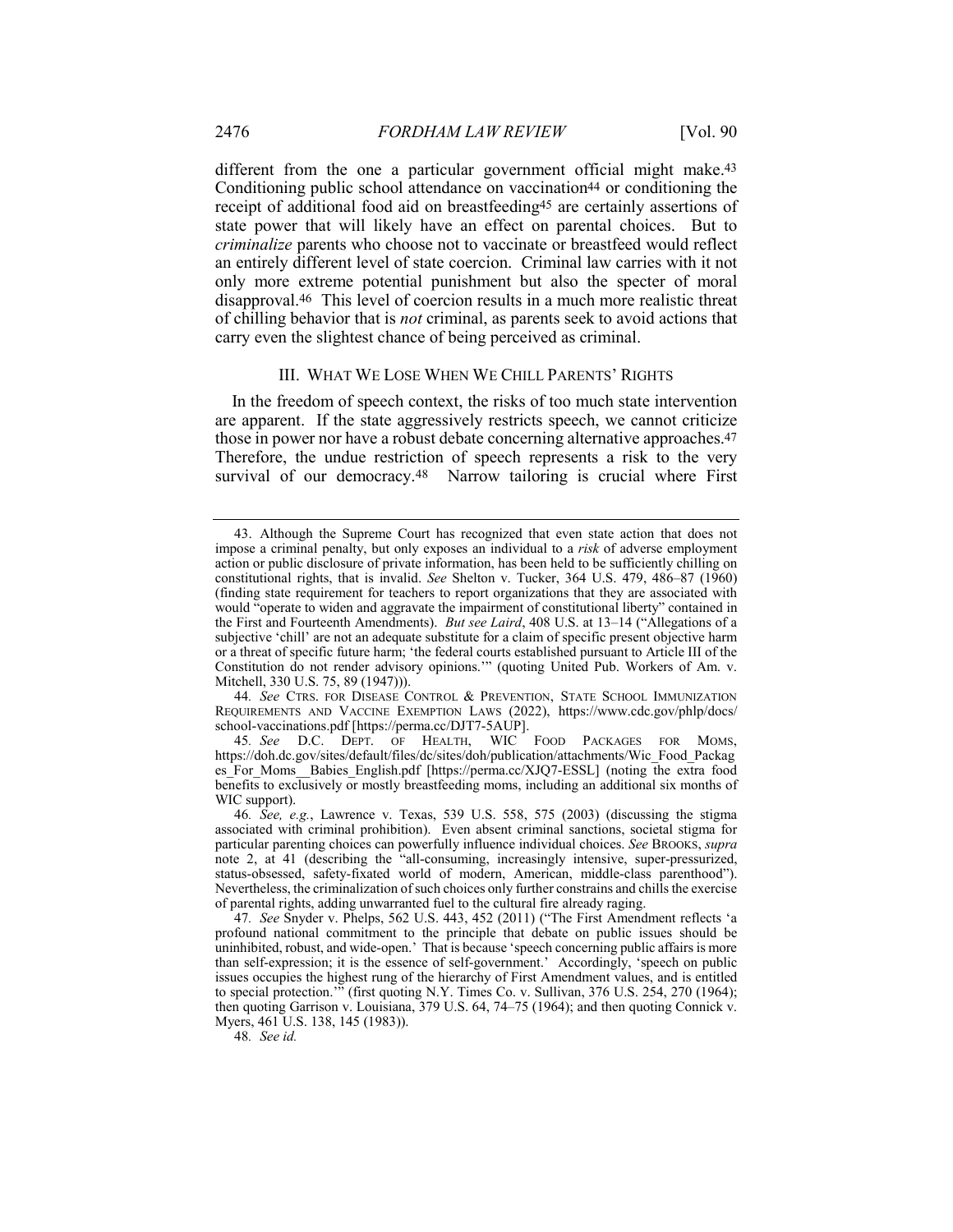Amendment activity is chilled—even if indirectly—"[b]ecause First Amendment freedoms need breathing space to survive."49

When it comes to parental rights, however, there is a tendency to focus only on the risk of too *little* state intervention, ignoring or downplaying the risks of too much.50 The risk of harm to children if the state *fails* to intervene can feel pressing and immediate in a way that the risk of chilling the exercise of parental rights simply does not.51 Protecting children from harm is a "public policy objective that is both easy to defend and hard to dismiss."52 And so we fail to meaningfully account for what we lose when we allow the state to go too far.53 This part more concretely articulates what is at stake when we chill parental rights. It argues that the chilling of parental rights *matters*—not just to parents themselves, but to children, to society, and to the larger structure of our democratic freedoms.

# *A. Children Are Harmed When Parents' Rights Are Chilled*

The most obvious response to the argument that we must err on the side of not criminalizing parental choices to avoid a chilling of parental rights is clearly that the *most* important objective is not to protect parenting, but to protect children.54 Any incidental chilling effect on parents' rights, this argument goes, is a worthwhile price to pay for ensuring that the state intervenes to protect vulnerable children. This argument, however, misses two critical truths—first, that unwarranted and aggressive state intervention

<sup>49.</sup> Ams. for Prosperity Found. v. Bonta, 141 S. Ct. 2373, 2384 (2021) (quoting NAACP v. Button, 371 U.S. 415, 433 (1963)); *see also* Bart v. Telford, 677 F.2d 622, 625 (7th Cir. 1982) ("The effect on freedom of speech may be small, but since there is no justification for harassing people for exercising their constitutional rights it need not be great in order to be actionable.").

<sup>50</sup>*. See* BROOKS, *supra* note 2, at 87–93 (discussing the panic around child safety that surged in the late 1970s and the historical and psychological reasons that these fears—almost entirely unfounded—became salient for many Americans).

<sup>51</sup>*. See* Frank D. Fincham et al., *The Professional Response to Child Sexual Abuse: Whose Interests Are Served?*, 43 FAM. RELS. 244, 249 (1994) ("A CPS investigator who concludes that abuse did not occur or that abuse will not reoccur takes a serious risk, if she or he is wrong and the child is subsequently harmed, the public outcry could easily lead to the loss of his or her job. ... In contrast, identifying abuse is a relatively safe course of action with minimal, if any, potential adverse consequences for the investigator; if the investigator is wrong (false positive), there is absolutely no threat to his or her livelihood.").

<sup>52.</sup> Pimentel, *supra* note 8, at 5.

<sup>53.</sup> Interestingly, the protection against chilling parental rights is sometimes discussed by courts when these rights are implicated simultaneously with free speech rights. For instance, the United States District Court for the Eastern District of New York considered the effect of the arrest of the mother of a fourteen-month-old child under a statute prohibiting endangering the welfare of a child because she brought the baby along with her to a lecture on birth control. The court discussed how the arrest was detrimental to both the mother's rights to parent and her rights to free speech. *See* Farkas v. Barry, 335 F. Supp. 681, 682 (E.D.N.Y. 1972) (noting the "important rights of free speech, assembly and parent-child relationship[s]" are "protected by the First, Ninth and Fourteenth Amendment").

<sup>54</sup>*. See, e.g.*, State v. Dade, 376 P.2d 948, 949–50 (Utah 1962) ("Quite beyond and more important than the rights and privileges of the parents is the welfare of these children and their prospects for becoming well-adjusted, self-sustaining individuals. This is the consideration of paramount importance.").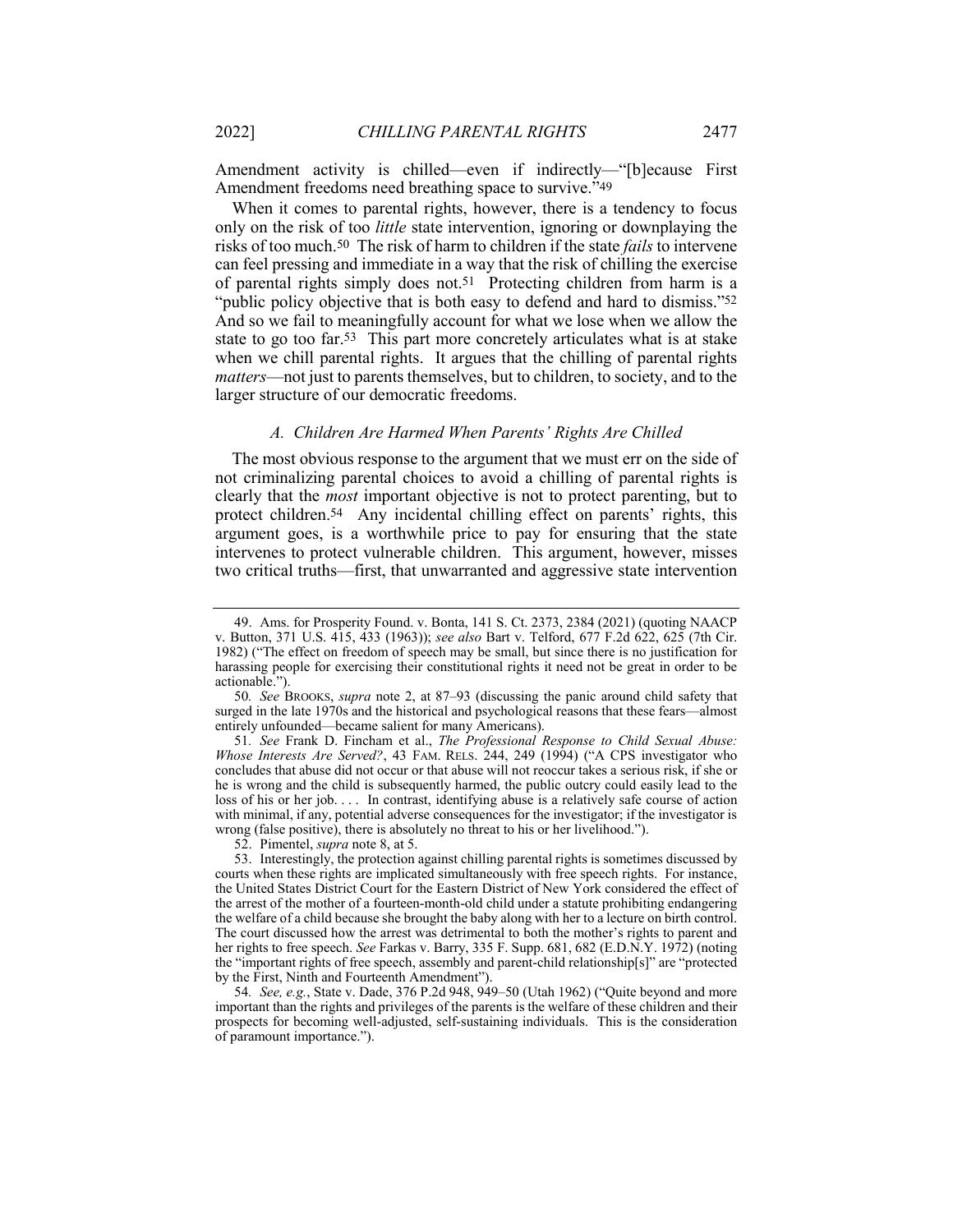in the lives of children has the potential to create enormous harm to children themselves. And second, that children benefit from confident parental figures who base their parenting choices on what they truly believe is best for their children.55

The criminalization of parenting results in direct harm to children. This harm can be extreme—including physical and psychological trauma<sup>56</sup>—or subtler. For instance, the father who was prosecuted after his son skipped church reports that, now, "[e]very time that we leave in our car or drive down the street or something like that, every time they see a cop in Blanchester, they freak out and say, 'Daddy, Daddy, Daddy, are they going to arrest you?'"57 Of course, children do benefit from state intervention when such intervention protects them from actual abuse or neglect. But the cases discussed at the beginning of this Essay—and many more like them—clearly do not rise to that level.58 They instead reflect interventions that are meant to supplant parental decision-making with state decision-making on issues about which there is reasonable disagreement. Such interventions are as likely to create harm as they are to protect against it.59 While drawing the line between criminal and noncriminal parenting choices is not simple—and is outside the scope of this Essay—it is indisputable that the line for what constitutes potentially criminal parenting choices has shifted enormously in just a few decades, leaving parents in the uncanny position of being

57. Richardson, *supra* note 22.

<sup>55</sup>*. See* Priscilla K. Coleman & Katherine Hildebrandt Karraker, *Maternal Self-Efficacy Beliefs, Competence in Parenting, and Toddlers' Behavior and Developmental Status*, 24 INFANT MENTAL HEALTH J. 126, 127–30 (2003) (reviewing literature connecting parents' own perceptions of their efficacy to positive parenting outcomes). As author Kim Brooks recounts of her own experience following a criminal prosecution for leaving her small child in a car while she ran into a store, "[I]t's hard to continue to believe that you have all the answers when you find out that someone has called the police to report you for criminal negligence of your son." BROOKS, *supra* note 2, at 36.

<sup>56</sup>*. See, e.g.*, Doriane Lambelet Coleman, *Storming the Castle to Save the Children: The Ironic Costs of a Child Welfare Exception to the Fourth Amendment*, 47 WM. & MARY L. REV. 413, 518–21 (2005) (discussing the emotional and psychological damage to children resulting from the state's aggressive and intrusive interventions in the name of child protection).

<sup>58</sup>*. See* Joyce, *supra* note 6 (noting that reports of "child abuse or neglect" in New York can "encompass a wide range of circumstances, from bruising and other visible signs of mistreatment to things like frequent absence from school, excessive fatigue or hunger, or simply walking home alone"). As Kim Brooks points out in her book *Small Animals: Parenthood in the Age of Fear*, it would statistically take 750,000 years for a child left alone in a public space to be taken by a stranger, and yet, "when it comes to this fear about leaving children alone, which is . . . irrational and . . . not based on data or risk, the fear has become both common custom and law." BROOKS, *supra* note 2, at 113–15.

<sup>59.</sup> Pimentel, *supra* note 8, at 6 ("[P]rotecting the rights of parents to parent as they see fit—safeguarding their discretion in parenting, including issues of risk-management for their children—is likely to do far more to advance the interests of children than the emerging pattern of state intervention can hope to achieve."); David Pimentel, *Fearing the Bogeyman: How the Legal System's Overreaction to Perceived Danger Threatens Families and Children*, 42 PEPP. L. REV. 235, 244 (2015) (noting that unfounded reports of abuse were "detrimental to both children and families: not only do some of these reports result in unjustified removals, the investigation itself intrudes upon and disrupts family privacy and security, which similarly compromises the best interests of the child").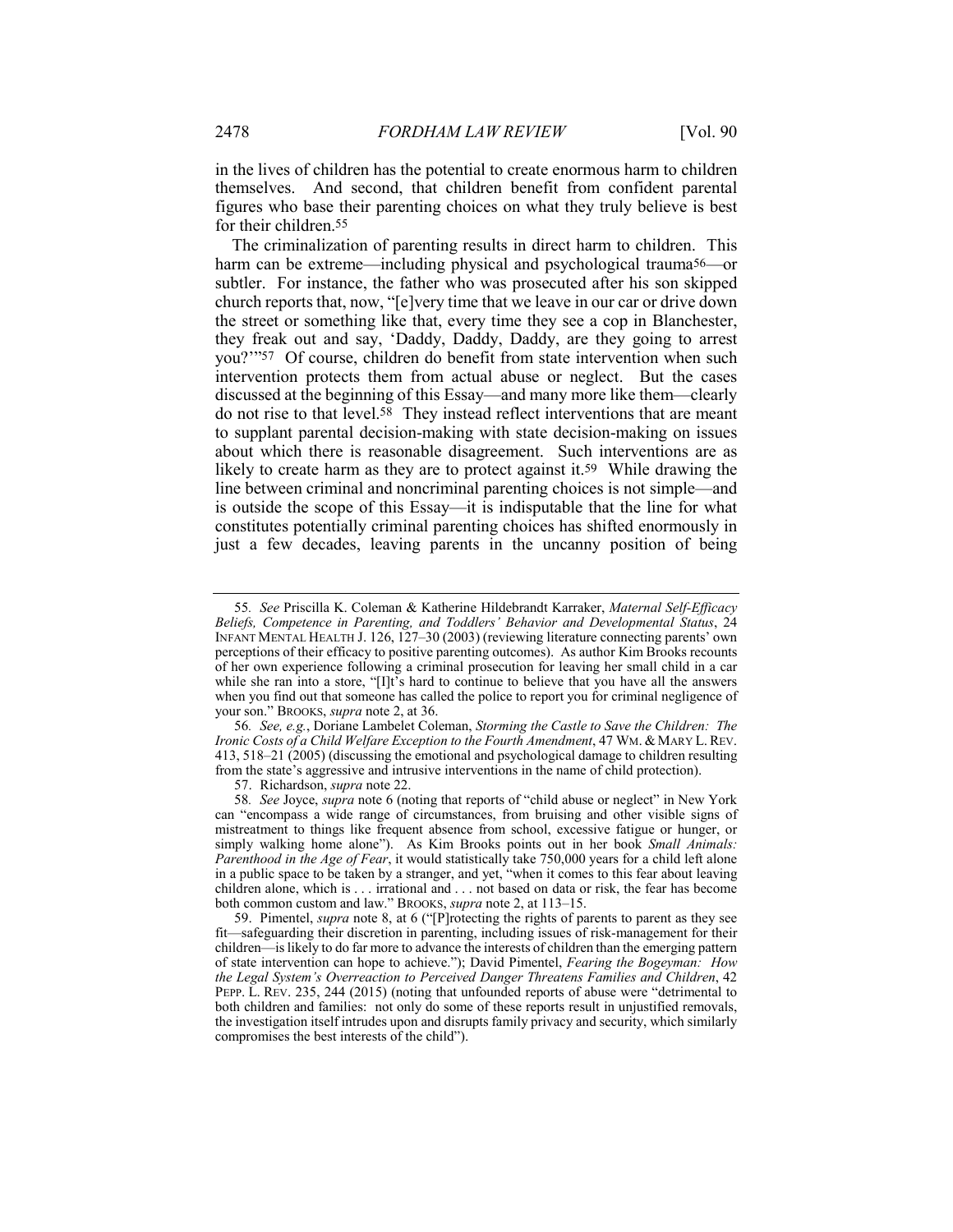potentially criminally liable for raising their own children the way they themselves were raised.60

The criminalization of parenting also harms children by undermining effective parenting. The threat of potential criminal liability for "non-ideal" parenting choices results in parents lacking confidence and focusing on avoiding criminal liability rather than assessing what is truly best for their children.61 The Supreme Court has recognized that fit parents are *presumed* to act in their child's best interest.62 The state cannot supplant its own vision of what is best for the child absent an initial finding that a natural parent is not fit to make such decisions.63 Parenting that occurs merely as a response to a potential punitive state reaction is highly unlikely to result in parenting that reflects any parent's true beliefs about what is best for their child.64 And, as parents are presumed to act in the best interests of their children, state action that results in altering parental behavior is contrary to ensuring optimal parenting and, as a result, the best outcomes for children.

Many parents who are not criminalized but are aware of this amorphous threat of criminalization will understandably alter their behavior, second-guessing their choices not because of an internal sense that something is incorrect for their child, but because they are fearful of the criminal consequences of "choosing wrong."65 This is not a healthy or sustainable way to do the hard work of parenting, an enterprise that is already inherently filled with uncertainty.

<sup>60</sup>*. See* BROOKS, *supra* note 2, at 86–93 (describing the shift in acceptable parenting choices that occurred in the last two generations).

<sup>61</sup>*. See* Pimentel, *supra* note 8, at 20–21 (arguing that, when parents see stories of other parents being criminalized for borderline parenting choices, they "learn from these incidents that they are not permitted to trust their own instincts in parenting their kids").

<sup>62</sup>*. See* Troxel v. Granville, 530 U.S. 57, 69 (2000) (reaffirming the "traditional presumption that a fit parent will act in the best interest of his or her child").

<sup>63</sup>*. In re* Castillo, 632 P.2d 855, 856 (Utah 1981) ("[A] child is not a mere pawn of the state to be dealt with solely on the basis of what public officials, or even the courts, may believe to be in a child's best interest . . . .").

<sup>64</sup>*. Cf.* Leslie J. Harris, *Making Parents Pay: Understanding Parental Responsibility Laws*, 31 FAM. ADVOC. 38, 40 (2009) ("The parent who seeks to ensure that he or she will not be found in violation of the laws may believe that very strict parenting rules must be established and obeyed absolutely. This kind of highly authoritarian parenting does not help a child learn to be autonomous (besides being likely to generate a high level of conflict between parent and child).").

<sup>65</sup>*. See, e.g.*, Susan Kravet, *A Visit from Child Protective Services Changed How I Parented My Teens*, GROWN & FLOWN (Jan. 25, 2019), https://grownandflown.com/visitchild-protective-services/ [https://perma.cc/A5BY-XYPF] (describing how, following a neighbor's filing a report with child investigative services because of the author's toddlers' boisterous behavior, she "didn't trust [her]self about what was right for [her] family for fear of being called a bad parent or being reported"). This fear is of course even more acute for those who have already experienced criminalization. *See* Her, *supra* note 9 (reporting that a mother who was arrested when she struggled to find childcare stated that she is "constantly in fear of leaving [her] children [because she] could be arrested again").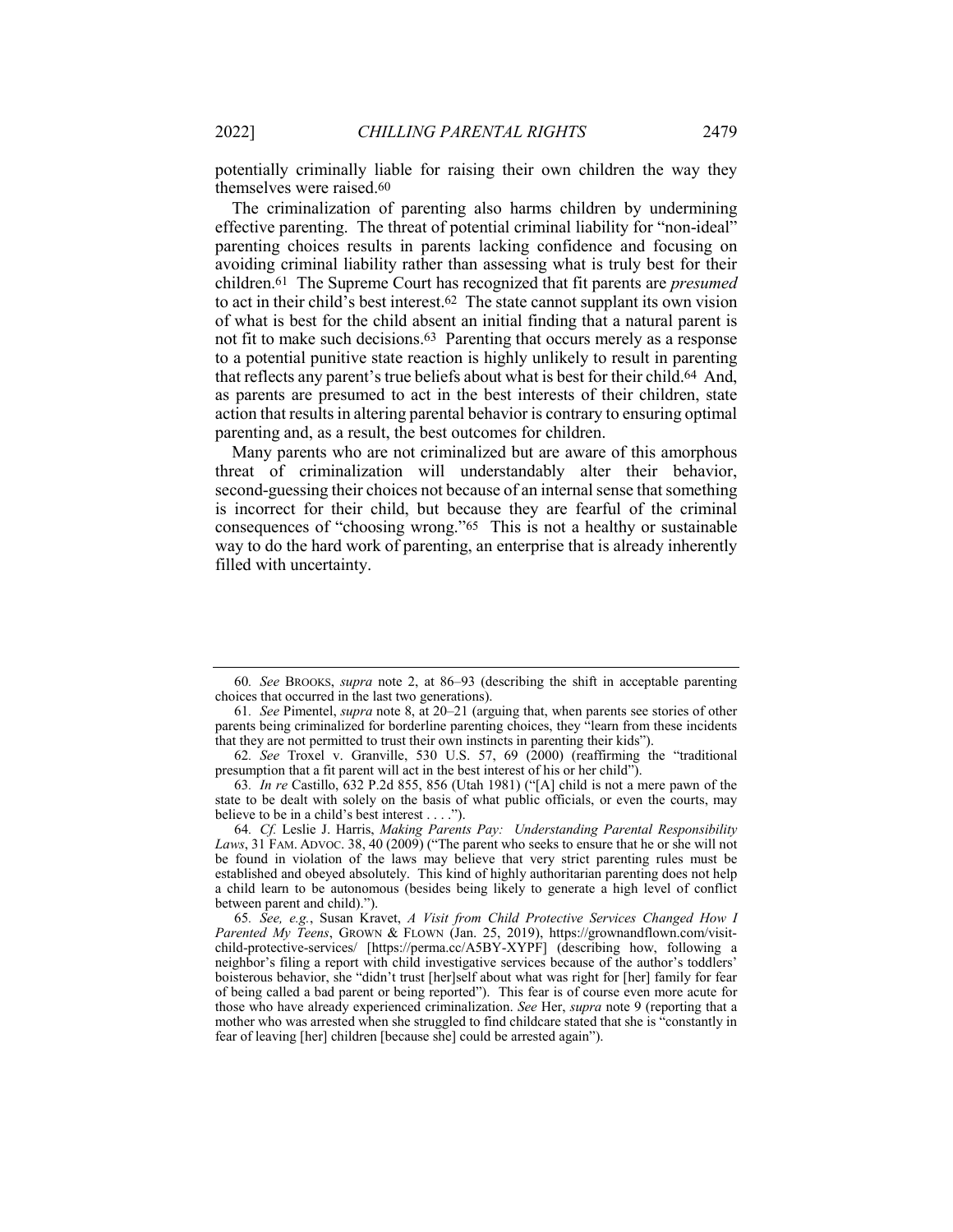## *B. Chilling Parental Rights Undermines Pluralism*

The chilling of parental rights should be concerning not only because it may result in harm to children, but also because it undermines the pluralistic democracy that we strive to maintain.66 As briefly referenced in the introduction to this Essay and explored in great detail in voluminous anthropological and historical studies, the way we parent is deeply influenced by our cultural backgrounds, our religious traditions, and our moral beliefs.67 Thus, what constitutes "good" parenting is not the same in Topeka as it is in Tehran or in Tokyo. It likely looks different even in Tallahassee. And, even within a single location, what constitutes good parenting evolves as new information is learned and new approaches are attempted.68

Pluralism reflects the idea that allowing a diverse set of beliefs and practices to flourish within a single society is beneficial not only to minority groups, but also to society as a whole—the idea that society is made richer when it is heterogenous.<sup>69</sup> Pluralism is one of the hallmarks of American democracy.70 While pluralistic ideals are foundational to America, however, America has not always lived up to these ideals generally71 or with reference to disparate parenting practices specifically.72 But there is good reason to zealously protect our pluralistic ideals, and protecting them in the realm of parenting is one obvious place to start as the transmission of different cultural

68. Scholars have noted the sharp increase in concern for child safety and its connection to the potential restriction of pluralistic ideals that should be inherent in parental rights. *See* Pimentel, *supra* note 8, at 15 ("Enforcement of the new child-safety obsessed orthodoxy threatens not only those who are less advantaged socio-economically, it is also an attack on cultural and religious pluralism in America.").

69*. See generally* John D. Inazu, *The Four Freedoms and the Future of Religious Liberty*, 92 N.C. L. REV. 787, 795–99 (2014) (discussing the history and theoretical underpinnings of American pluralism).

71*. See* Andrew Extein, *Fear the Bogeyman: Sex Offender Panic on Halloween*, HUFFINGTON POST (Oct. 25, 2013, 5:09 PM), https://www.huffpost.com/entry/fear-thebogeyman-sex-off\_b\_4161136 [https://perma.cc/HW6T-HUQK] ("American culture is steeped in moral panics. Puritanical witch-hunts, racial persecution, xenophobic internment, and institutionalization of gay men are all examples of misplaced solutions to deeply engrained cultural fears of difference.").

<sup>66</sup>*. See In re* J.P., 648 P.2d 1364, 1376 (Utah 1982) ("For example, family autonomy helps to assure the diversity characteristic of a free society. There is no surer way to preserve pluralism than to allow parents maximum latitude in rearing their own children. Much of the rich variety in American culture has been transmitted from generation to generation by determined parents who were acting against the best interest of their children, as defined by official dogma.").

<sup>67</sup>*. See* BROOKS, *supra* note 2, at 60–61 ("The way we parent today is molded by our particular class affiliation, political orientation, aesthetic preferences, and personal convictions and beliefs.").

<sup>70</sup>*. See, e.g.*, U.S. CONST. amend. I (protecting religious minorities through the Establishment and Free Exercise Clauses). Even the motto on the seal of the United States, E Pluribus Unum ("from the many, one"), reflects an appreciation for bringing together diverse people in a common purpose. James Madison famously espoused "[e]xtend[ing] the sphere" of parties and interests as an antidote to potential tyranny of the majority. *See* THE FEDERALIST NO. 10, at 64 (James Madison) (Jacob E. Cooke ed., 1961).

<sup>72.</sup> Pimentel, *supra* note 8, at 15–19 (describing cultural practices of non-American parents and how they might be viewed as inappropriate—and even criminal—in the United States).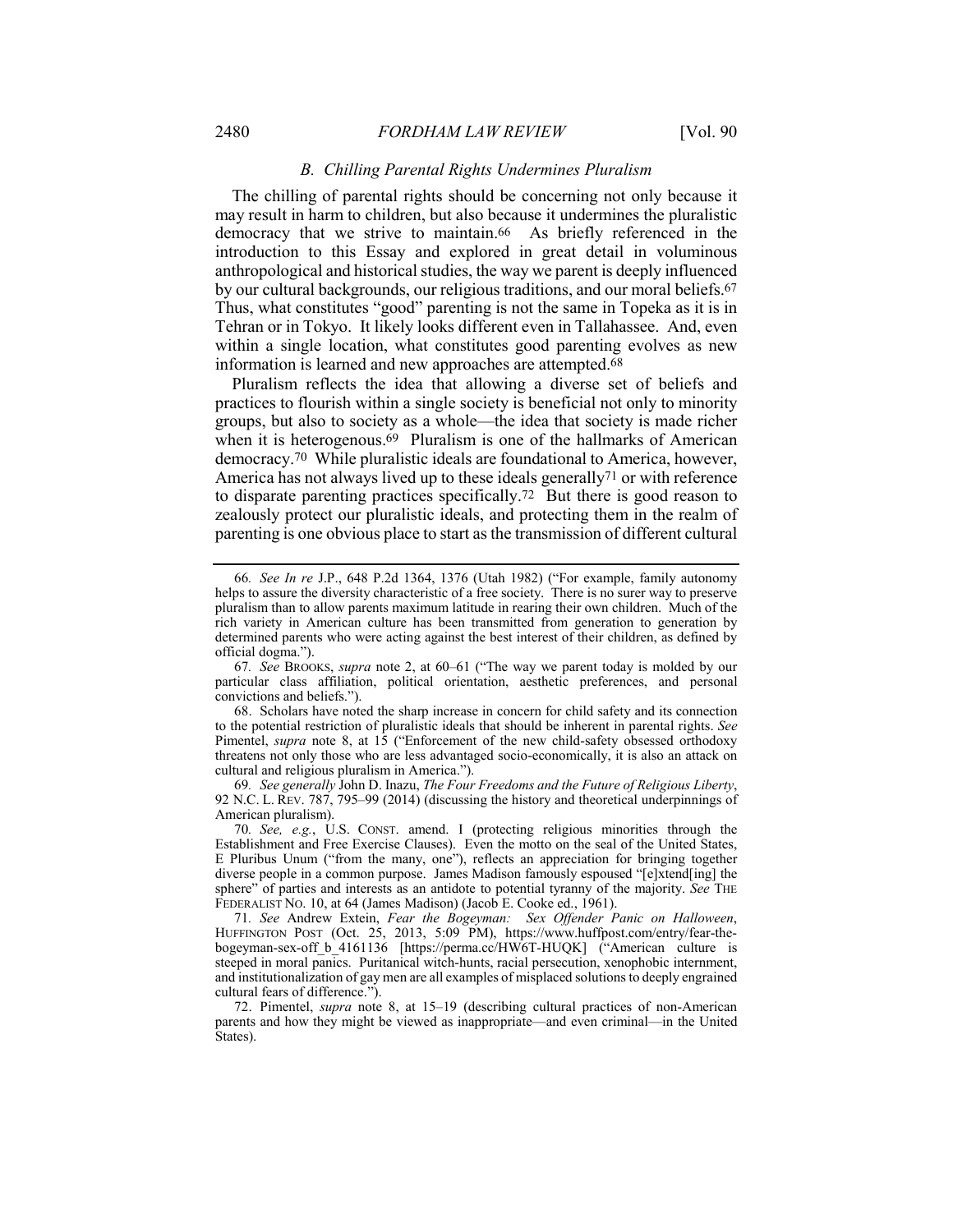practices and values begins within the family.73 Parents are often the source of children's first guidance regarding a range of beliefs and practices, including religious, moral, and ethical codes of appropriate conduct. Parents cannot be expected to effectively pass on the broad range of these beliefs and practices if they have a legitimate concern that, by doing so, they might be

exposing themselves to criminal liability and their family to aggressive state intervention.74 Thus, society loses the richness that would otherwise exist as we squelch at least some of the traditions that otherwise would have been passed down.75

Of course, pluralism requires that we tolerate choices that we would not ourselves make. To avoid chilling the variety of choices that parents might pursue, we must accept that some parents will make choices that we vehemently disagree with, including, for example, the choice to engage in corporal punishment,76 to circumcise or engage in other body modifications,<sup>77</sup> or even to teach ideas that we find hateful.<sup>78</sup> To protect speech generally, we must protect speech that we vigorously disagree with, absent an imminent risk of harm.79 The same ought to be true for parental rights. If we believe that the right to parent is inherent in substantive due process, then it must also be true that the right to parent in ways that deviate—

75*. See In re* J.P., 648 P.2d at 1376 ("To allow a court to decide who can best provide a child intellectual stimulation could chill the propagation and perpetuation of disfavored political, philosophical, and religious views within the privacy of the family circle.").

76*. See* Doe v. Heck, 327 F.3d 492, 523 (7th Cir. 2003) ("[N]o matter one's view of corporal punishment, the plaintiff parents' liberty interest in directing the upbringing and education of their children includes the right to discipline them by using reasonable, nonexcessive corporal punishment . . . .").

77*. See generally* Stephen R. Munzer, *Examining Nontherapeutic Circumcision*, 28 HEALTH MATRIX 1, 74 (2018).

78*. See* Eugene Volokh, *Parent-Child Speech and Child Custody Speech Restrictions*, 81 N.Y.U. L. REV. 631, 645 (2006) (arguing against the use of constitutionally protected speech in custody determinations).

79. Virginia v. Black, 538 U.S. 343, 358–59 (2003) (stating that although "[t]he hallmark of the protection of free speech is to allow 'free trade in ideas'—even ideas that the overwhelming majority of people might find distasteful or discomforting," there have always been exceptions for certain categories of speech that risk imminent harm (quoting Abrams v. United States, 250 U.S. 616, 630 (1919) (Holmes, J., dissenting))).

<sup>73</sup>*. In re* J.P., 648 P.2d 1364, 1375–76 (Utah 1982) ("This recognition of the due process and retained rights of parents promotes values essential to the preservation of human freedom and dignity and to the perpetuation of our democratic society. The family is a principal conservator and transmitter of cherished values and traditions. Any invasion of the sanctity of the family, even with the loftiest motives, unavoidably threatens those traditions and values." (internal citation omitted)).

<sup>74</sup>*. See* BROOKS, *supra* note 2, at 156 (arguing that by "mak[ing] it a crime to take your eyes off your children," we are "criminaliz[ing] poverty and single, working-class parenthood[,] . . . Latino parenting cultures, European parenting cultures, African American parenting cultures, and all parenting cultures with a tradition of sibling care or informal community care or independent childhood activities"). Of course, as discussed in this Essay, many of these choices will not actually be subject to criminal prosecution—but that uncertainty is a large part of the problem. *Cf.* Papachristou v. City of Jacksonville, 405 U.S. 156, 170 (1972) ("Those generally implicated by the imprecise terms of the ordinance—poor people, nonconformists, dissenters, idlers—may be required to comport themselves according to the lifestyle deemed appropriate by the Jacksonville police and the courts.").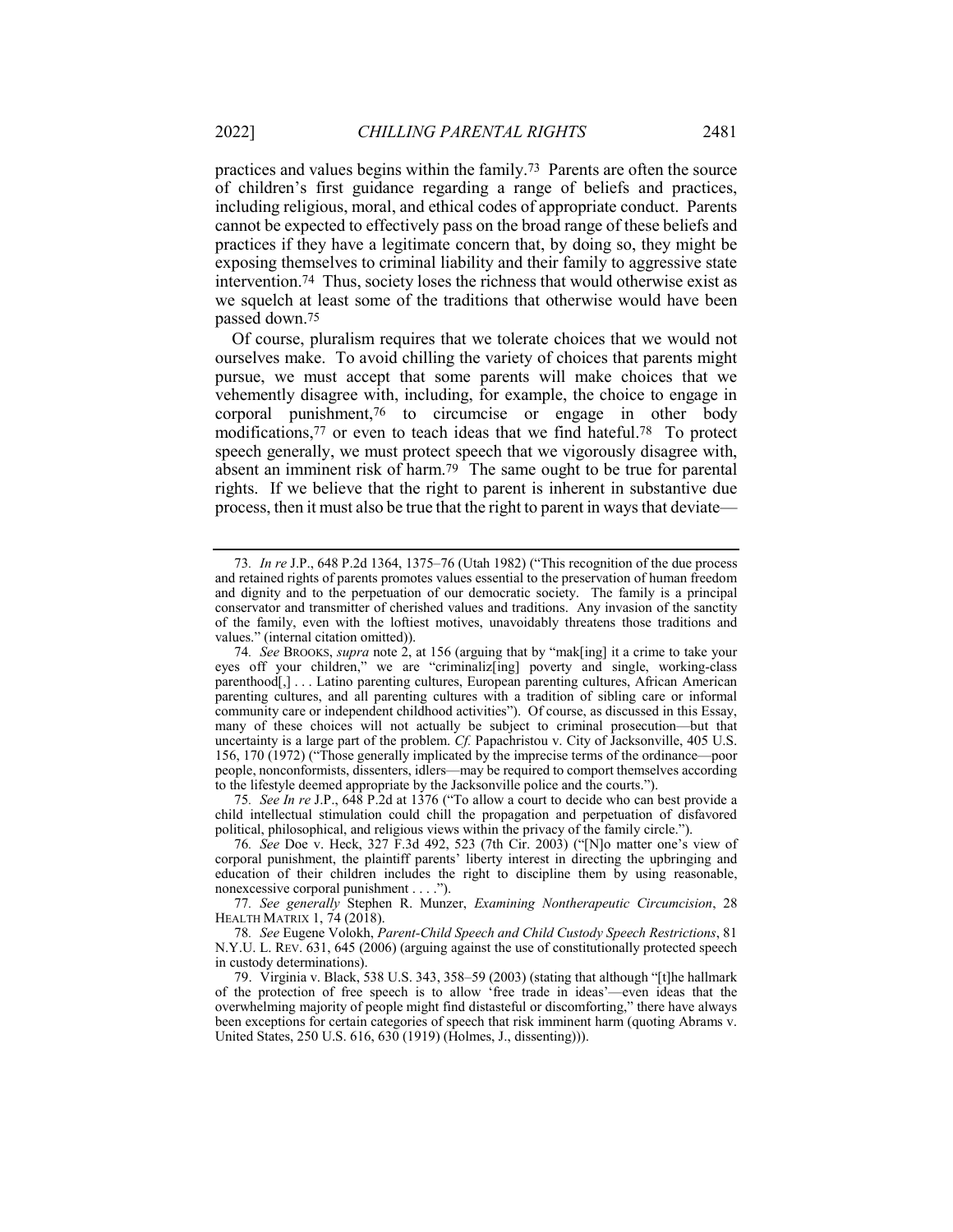perhaps upsettingly so—from the parenting choices that we might desire is also constitutionally protected, absent a similar risk of imminent harm.

# *C. Our Democracy's Basic Goals Are Undermined When Parents' Rights Are Chilled*

Parental rights are correctly labeled as "fundamental" rights. But the argument that parental rights should not be chilled is not merely a knee-jerk reaction to this label. Rather, parental rights are "fundamental" both because they are a necessary foundation for the exercise of many other important rights and because, through their exercise, they are themselves an expression of the foundational purpose of a democratic society. In other words, parental rights are fundamental both for what they do—add meaningful dimension to related rights of religion, speech, and association—and because of what they represent—the ability to define the meaning of one's own life and existence.

While freedom of speech, religion, and association are important rights on their own accord, they are also related to, and overlap with, the rights of parents. Protections for religious belief and custom would mean little if parents could not impart religious beliefs and values freely to their children.80 Parenting choices have an expressive value that is not unlike the expressive freedoms protected by the First Amendment.81 There is a "marketplace of ideas" in parenting similar to the "marketplace of ideas" in politics, and both touch on fundamental issues about morality and our conceptions of the good life.82 In other words, parenting choices reflect our religious, political, and cultural values in much the same way that speech, association, or religious practices do.

The freedom of speech is often understood as so critical because speech is a mechanism through which we protect and develop our democratic order.83 The speech itself might be valuable or not, but through its all-encompassing protection, we ensure the robust conversation necessary to perpetuate democratic institutions.84 In many ways, parental rights more directly implicate the purpose of our political system, however, as they are not a

<sup>80</sup>*. See* Wisconsin v. Yoder, 406 U.S. 205, 232 (1972) (holding compulsory state education law that conflicted with religious beliefs of Amish parents unconstitutional).

<sup>81.</sup> EAMONN CALLAN, CREATING CITIZENS: POLITICAL EDUCATION AND LIBERAL DEMOCRACY 143 (1997) (arguing that parents' rights to raise their children according to their moral beliefs is an expression of their own conscience that should be protected).

<sup>82</sup>*. See* Pimentel, *supra* note 8, at 56–57 ("[U]nless parents are allowed to trust their own judgment on these issues, to make these decisions without fear of state intervention, the marketplace of ideas, as applied to parenting, will be effectively shut down.").

<sup>83.</sup> Janus v. Am. Fed'n of State, Cty., and Mun. Emp., Council 31, 138 S. Ct. 2448, 2464 (2018) ("Free speech serves many ends. It is essential to our democratic form of government, and it furthers the search for truth. Whenever the Federal Government or a State prevents individuals from saying what they think on important matters or compels them to voice ideas with which they disagree, it undermines these ends.").

<sup>84.</sup> Boos v. Barry, 485 U.S. 312, 322 (1988) ("As a general matter, we have indicated that in public debate our own citizens must tolerate insulting, and even outrageous, speech in order to provide 'adequate breathing space to the freedoms protected by the First Amendment.'" (quoting Hustler Mag., Inc. v. Falwell, 485 U.S. 46, 56 (1988))).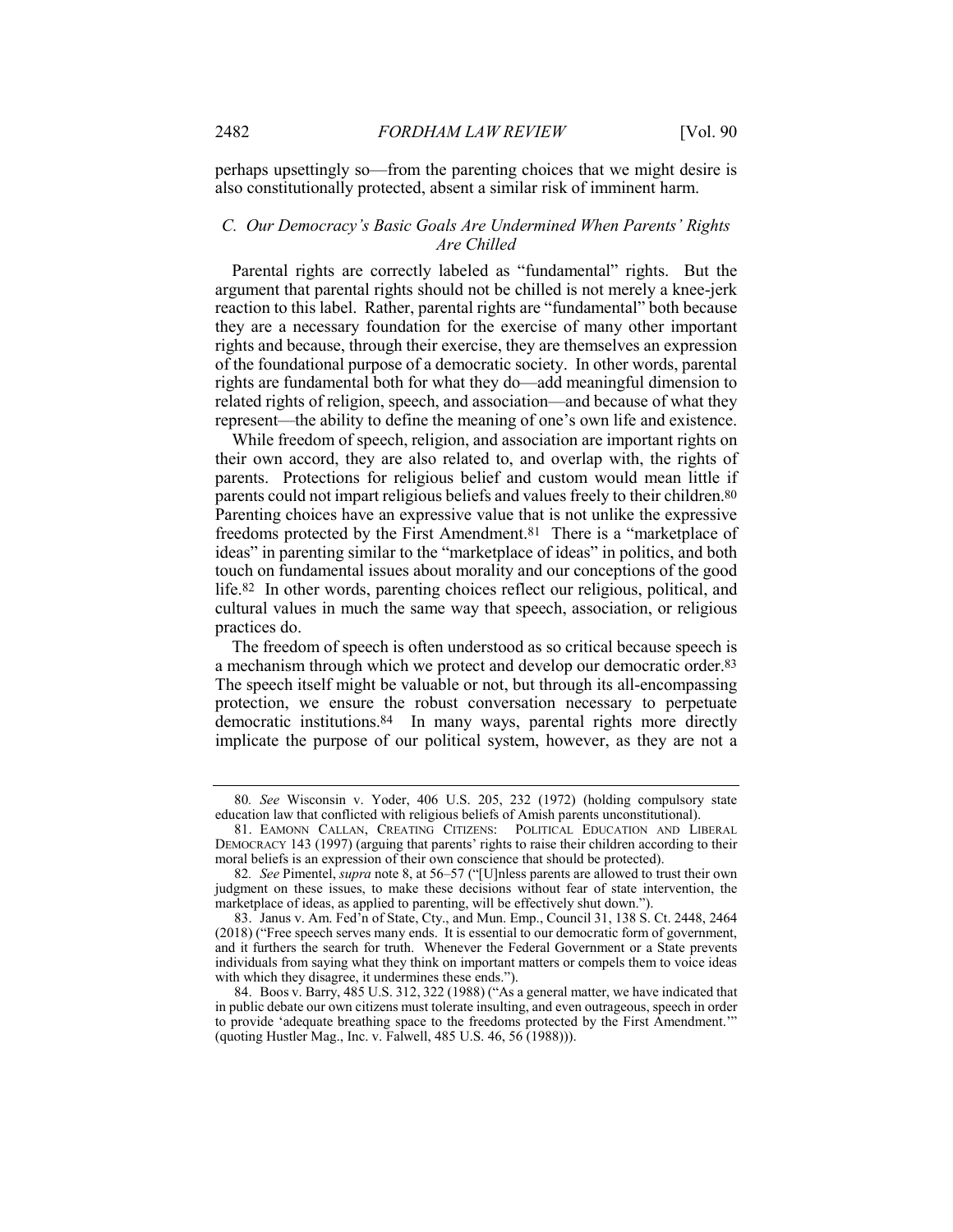mechanism for some larger goal but are themselves *the purpose of that system*.85 All political rights are ultimately in the service of the individual's right to define the purpose and scope of their own life and experience. There are few choices that are as life-defining as those associated with deciding whether to have children and how to raise them.<sup>86</sup> Parenting is a source of deep meaning and connection.87 The founders were aware that protection of these hard-to-define but nonetheless fundamental rights were, themselves, the ultimate objective of the democratic system.88 Perhaps, more importantly, they understood these rights as *predating* our democratic system and envisioned the system they created as a vehicle to protect and promote such rights.<sup>89</sup>

When we chill parents' rights, however, we strike a blow to the fundamental purpose of our constitutional system and order—the right to seek and define the meaning of one's life and to pursue happiness.<sup>90</sup> Making decisions about something as fundamental as how we parent our children under the perceived threat of state intervention cheapens the deep and meaningful work of parenting. These decisions—reflective of our individual and unique visions of the world, our sense of morality and fairness, and our visions for the future—are robbed of some of this profound meaning when they are made not to maximize our children's happiness or our own, but merely to avoid punishment. State action that chills our parental rights is thus unconstitutional, whether it comes in the form of statutory schemes that criminalize parental choices that do not rise to the level of abuse or neglect or in the form of overzealous prosecutions of parents under attenuated theories of potential harm.91

87. Blackstone stated that "the most universal relation in nature is that between parent and child." 1 WILLIAM BLACKSTONE, COMMENTARIES 446.

88. THE DECLARATION OF INDEPENDENCE pmbl. (U.S. 1776) ("We hold these truths to be self-evident, that all men are created equal, that they are endowed by their Creator with certain unalienable Rights, that among these are Life, Liberty and the pursuit of Happiness.").

89*. See In re* J.P., 648 P.2d 1364, 1373 (Utah 1982) ("The integrity of the family and the parents' inherent right and authority to rear their own children have been recognized as fundamental axioms of Anglo-American culture, presupposed by all our social, political, and legal institutions.").

90*. See id.* at 1376 ("Finally, this recognition of the inherent and retained rights involved in family relationships protects freedoms, relationships, and values that many citizens consider as fundamental to the purpose and enjoyment of life as the freedoms of speech and press are to the preservation of our political order.").

91*. See* Shelton v. Tucker, 364 U.S. 479, 489 (1960) ("Mere legislative preferences or beliefs respecting matters of public convenience may well support regulation directed at other personal activities, but be insufficient to justify such as diminishes the exercise of rights so vital to the maintenance of democratic institutions." (quoting Schneider v. New Jersey, 308 U.S. 147, 161 (1939))).

<sup>85</sup>*. In re* Castillo, 632 P.2d 855, 856 (Utah 1981) ("[T]he ideals of individual liberty which we consider essential in our free society are those which protect the sanctity of one's home and family.").

<sup>86.</sup> Importantly, it is not *only* the decision to have children that is protected by the Constitution, but also a wide variety of parenting and family choices. *See* Moore v. City of East Cleveland, 431 U.S. 494, 500–01 (1977) (plurality opinion) (noting application of substantive due process protection of choice to broader family choices).